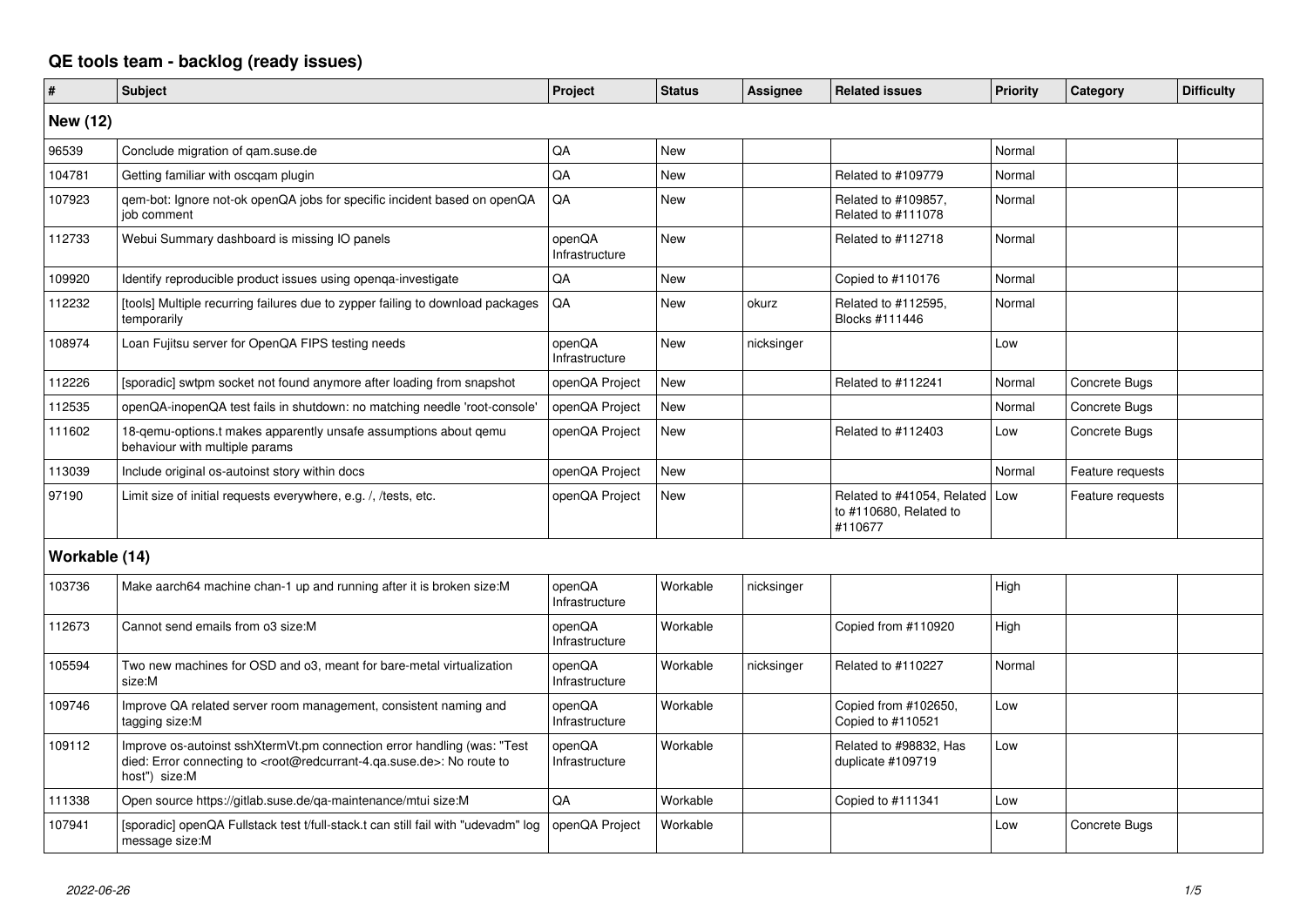| $\vert$ #       | <b>Subject</b>                                                                                                                                                                        | <b>Project</b>           | <b>Status</b> | Assignee | <b>Related issues</b>                                                                                                                                                              | <b>Priority</b> | Category         | <b>Difficulty</b> |
|-----------------|---------------------------------------------------------------------------------------------------------------------------------------------------------------------------------------|--------------------------|---------------|----------|------------------------------------------------------------------------------------------------------------------------------------------------------------------------------------|-----------------|------------------|-------------------|
| 111992          | Deal with QEMU and OVMF default resolution being 1280x800, affecting (at<br>least) gxl size:M                                                                                         | openQA Project           | Workable      | tinita   |                                                                                                                                                                                    | High            | Feature requests |                   |
| 95783           | Provide support for multi-machine scenarios handled by openga-investigate<br>size:M                                                                                                   | openQA Project           | Workable      | mkittler | Related to #103425,<br>Related to #71809, Related<br>to #69976, Related to<br>#107014, Related to<br>#110518, Related to<br>#110530, Related to<br>#110176, Copied from<br>#81859  | Normal          | Feature requests |                   |
| 111066          | Document suggested workflows for multiple teams reviewing openQA test<br>results size:M                                                                                               | openQA Project           | Workable      |          |                                                                                                                                                                                    | Normal          | Feature requests |                   |
| 81899           | [easy][beginner] Move code from isotovideo to a module size:M                                                                                                                         | openQA Project           | Workable      | okurz    | Related to #108530                                                                                                                                                                 | Low             | Feature requests |                   |
| 99663           | Use more perl signatures - os-autoinst size:M                                                                                                                                         | openQA Project           | Workable      | okurz    | Related to #102146,<br>Related to #104986,<br>Related to #104520,<br>Related to #106654,<br>Related to #108323,<br>Related to #110983,<br>Related to #112319,<br>Copied to #100967 | Low             | Feature requests |                   |
| 100967          | Use more perl signatures - openQA size:M                                                                                                                                              | openQA Project           | Workable      | okurz    | Copied from #99663,<br>Copied to #105127                                                                                                                                           | Low             | Feature requests |                   |
| 106056          | [virtualization][tools] Improve retry behaviour and connection error handling<br>in backend::ipmi (was: "Fail to connect opengaipmi5-sp.ga.suse.de on our<br>osd environment") size:M | openQA Project           | Workable      |          | Related to #102650                                                                                                                                                                 | Low             | Feature requests |                   |
| In Progress (4) |                                                                                                                                                                                       |                          |               |          |                                                                                                                                                                                    |                 |                  |                   |
| 111341          | Open source https://gitlab.suse.de/qa-maintenance/qam-oscplugin/ size:M                                                                                                               | QA                       | In Progress   | osukup   | Copied from #111338                                                                                                                                                                | Normal          |                  |                   |
| 112595          | continous deployment installed old version of openQA due to timeout<br>accessing a repo size:M                                                                                        | openQA Project           | In Progress   | mkittler | Related to #112232                                                                                                                                                                 | High            | Concrete Bugs    |                   |
| 107032          | [timeboxed:20h] [spike] Create integration test of os-autoinst's VNC module<br>with VMWare's VNC-over-websockets size:S                                                               | openQA Project           | In Progress   | mkittler |                                                                                                                                                                                    | High            | Feature requests |                   |
| 111251          | Cover code of os-autoinst path OpenQA/ fully (statement coverage) size:M                                                                                                              | openQA Project           | In Progress   | tinita   | Copied to #111254                                                                                                                                                                  | Low             | Feature requests |                   |
| Blocked (34)    |                                                                                                                                                                                       |                          |               |          |                                                                                                                                                                                    |                 |                  |                   |
| 110545          | Investigate and fix higher instability of opengaworker-arm-4/5 vs. arm-1/2/3<br>further things to try size:M                                                                          | openQA<br>Infrastructure | Blocked       | okurz    | Copied to #111578                                                                                                                                                                  | High            |                  |                   |
| 110920          | Emails from o3 are rejected by mx2.suse.de for certain sender/recipients<br>size:S                                                                                                    | openQA<br>Infrastructure | Blocked       | okurz    | Copied from #110629,<br>Copied to #112673                                                                                                                                          | High            |                  |                   |
| 91646           | [saga][epic] SUSE Maintenance QA workflows with fully automated testing.<br>approval and release                                                                                      | QA                       | Blocked       | okurz    | Copied to #99303                                                                                                                                                                   | Normal          |                  |                   |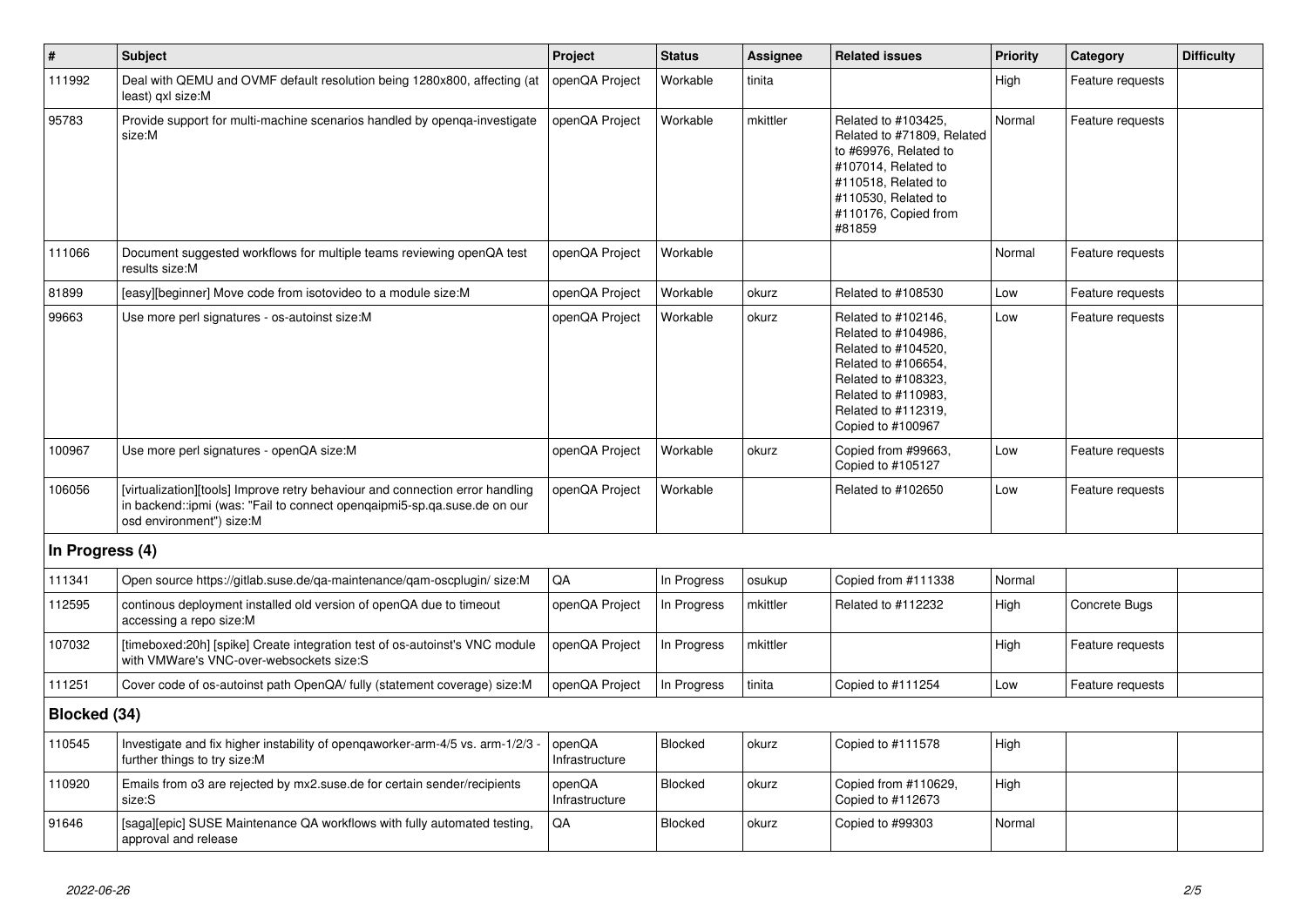| $\vert$ # | <b>Subject</b>                                                                                                                                                                                                              | Project                  | <b>Status</b> | Assignee   | <b>Related issues</b>                                                            | <b>Priority</b> | Category         | <b>Difficulty</b> |
|-----------|-----------------------------------------------------------------------------------------------------------------------------------------------------------------------------------------------------------------------------|--------------------------|---------------|------------|----------------------------------------------------------------------------------|-----------------|------------------|-------------------|
| 94105     | [epic] Use feedback from openqa-investigate to automatically inform on<br>github pull requests, open tickets, weed out automatically failed tests                                                                           | QA                       | Blocked       | okurz      | Related to #91773, Related<br>to #107014                                         | Normal          |                  |                   |
| 97862     | More openQA worker hardware for OSD size:M                                                                                                                                                                                  | openQA<br>Infrastructure | Blocked       | okurz      | Copied from #97043,<br>Copied to #104970                                         | Normal          |                  |                   |
| 110884    | [epic] Properly maintained open source mtui+oscgam                                                                                                                                                                          | QA                       | Blocked       | okurz      |                                                                                  | Normal          |                  |                   |
| 111347    | [saga][epic] Properly maintained Maintenance QA tooling                                                                                                                                                                     | QA                       | Blocked       | okurz      | Copied from #99303                                                               | Normal          |                  |                   |
| 112367    | [tools] python-paramiko on Leap/SLE throws exception with ed25519 key<br>size:M                                                                                                                                             | QA                       | Blocked       | jbaier cz  |                                                                                  | Normal          |                  |                   |
| 111446    | openQA-in-openQA tests fail due to corrupted downloaded rpm<br>auto review:"Test died: command '.*zypper -n in<br>os-autoinst-distri-opensuse-deps' failed at<br>openqa//tests/install/test_distribution.pm line 1.*":retry | QA                       | Blocked       | okurz      | Blocked by #112232                                                               | Low             |                  |                   |
| 111578    | Recover openqaworker-arm-4/5 after "bricking" in #110545                                                                                                                                                                    | openQA<br>Infrastructure | Blocked       | nicksinger | Copied from #110545                                                              | Low             |                  |                   |
| 101048    | [epic] Investigate and fix higher instability of opengaworker-arm-4/5 vs.<br>$arm-1/2/3$                                                                                                                                    | openQA Project           | Blocked       | mkittler   | Related to #101030                                                               | High            | Concrete Bugs    |                   |
| 98952     | [epic] t/full-stack.t sporadically fails "clickElement: element not interactable"<br>and other errors                                                                                                                       | openQA Project           | Blocked       | mkittler   | Related to #101734                                                               | Low             | Concrete Bugs    |                   |
| 109668    | [saga][epic] Stable and updated non-gemu backends for SLE validation                                                                                                                                                        | openQA Project           | Blocked       | okurz      | Related to #37339                                                                | High            | Feature requests |                   |
| 80142     | [saga][epic] Scale out: Redundant/load-balancing deployments of openQA,<br>easy containers, containers on kubernetes                                                                                                        | openQA Project           | Blocked       | okurz      | Related to #80466, Related<br>to #92893, Related to<br>#110497                   | High            | Feature requests |                   |
| 100688    | [epic][virtualization][3rd party hypervisor] Add svirt backend compatibility for<br>vmware 7.0                                                                                                                              | openQA Project           | Blocked       | okurz      |                                                                                  | High            | Feature requests |                   |
| 109656    | [epic] Stable non-gemu backends                                                                                                                                                                                             | openQA Project           | Blocked       | okurz      | Related to #99345                                                                | Normal          | Feature requests |                   |
| 80150     | [epic] Scale out openQA: Easier openQA setup                                                                                                                                                                                | openQA Project           | Blocked       | okurz      |                                                                                  | Normal          | Feature requests |                   |
| 91914     | [epic] Make reviewing openQA results per squad easier                                                                                                                                                                       | openQA Project           | Blocked       | okurz      | Related to #52655, Related<br>to #93710, Copied from<br>#91467, Copied to #99306 | Normal          | Feature requests |                   |
| 92854     | [epic] limit overload of openQA webUI by heavy requests                                                                                                                                                                     | openQA Project           | Blocked       | okurz      | Copied from #92770                                                               | Normal          | Feature requests |                   |
| 96263     | [epic] Exclude certain Minion tasks from "Too many Minion job failures alert"<br>alert                                                                                                                                      | openQA Project           | Blocked       | okurz      | Related to #96197, Related<br>to #98499, Related to<br>#70768                    | Normal          | Feature requests |                   |
| 98472     | [epic] Scale out: Disaster recovery deployments of existing openQA<br>infrastructures                                                                                                                                       | openQA Project           | Blocked       | okurz      |                                                                                  | Normal          | Feature requests |                   |
| 99831     | [epic] Better handle minion tasks failing with "Job terminated unexpectedly"                                                                                                                                                | openQA Project           | Blocked       | mkittler   |                                                                                  | Normal          | Feature requests |                   |
| 103962    | [saga][epic] Easy multi-machine handling: MM-tests as first-class citizens                                                                                                                                                  | openQA Project           | Blocked       | mkittler   | Copied to #112862                                                                | Normal          | Feature requests |                   |
| 103971    | [epic] Easy *re*-triggering and cloning of multi-machine tests                                                                                                                                                              | openQA Project           | Blocked       | mkittler   | Related to #66071                                                                | Normal          | Feature requests |                   |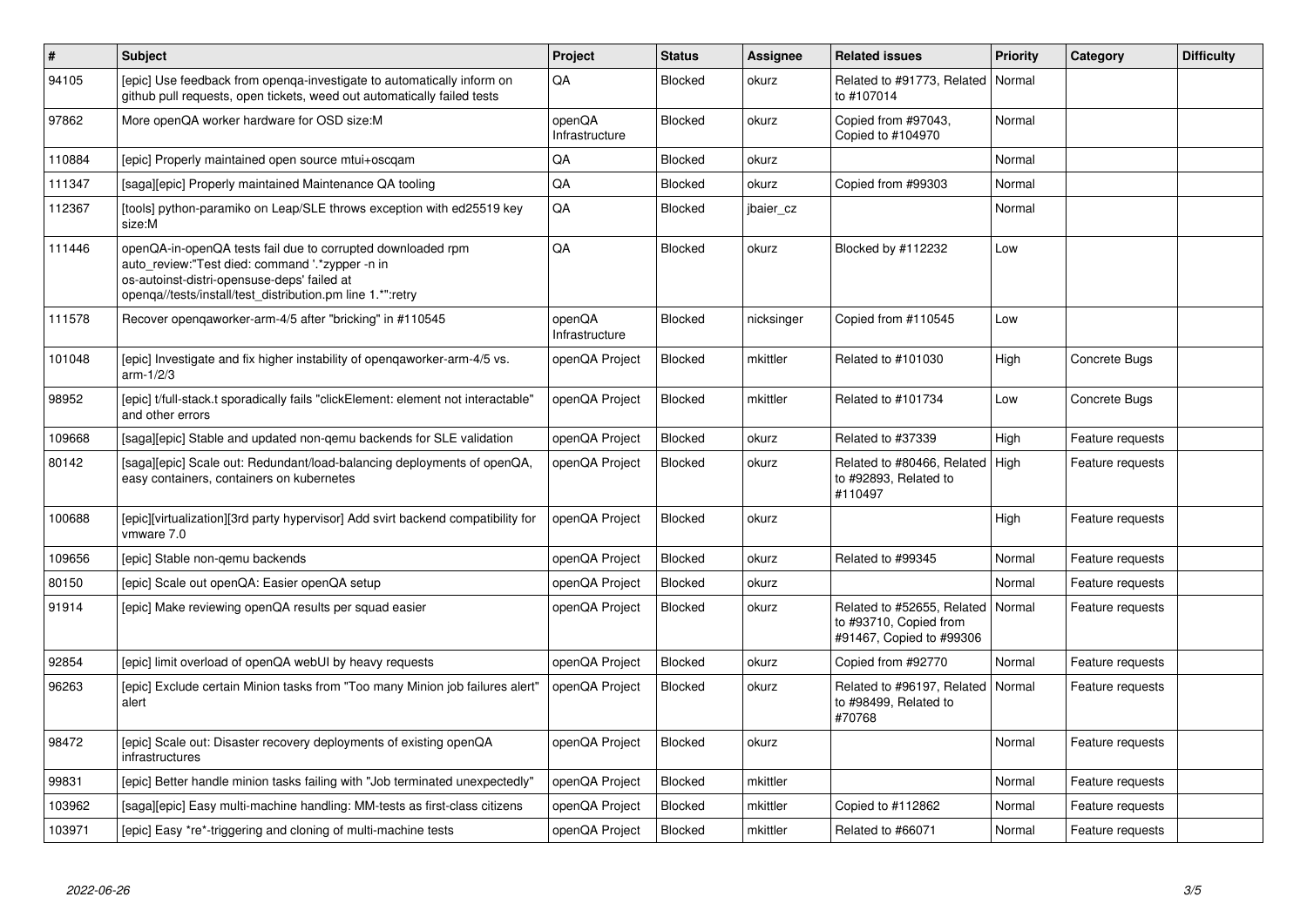| #             | Subject                                                                                                                                                                                                                    | Project                  | <b>Status</b> | <b>Assignee</b> | <b>Related issues</b>                                                                                                                                    | <b>Priority</b> | Category                  | <b>Difficulty</b> |
|---------------|----------------------------------------------------------------------------------------------------------------------------------------------------------------------------------------------------------------------------|--------------------------|---------------|-----------------|----------------------------------------------------------------------------------------------------------------------------------------------------------|-----------------|---------------------------|-------------------|
| 106922        | [epic][sporadic] openqa_from_git fails in dashboard due to<br>ensure_unlocked_desktop not expecting password entry screen in case of<br>locked desktop auto_review:"match=desktop-runner, screenlock timed<br>out.*":retry | openQA Project           | Blocked       | okurz           | Related to #103122,<br>Related to #92092. Related<br>to #44441, Related to<br>#46589, Related to<br>#64078, Copied from<br>#106919, Copied to<br>#108527 | Normal          | Feature requests          |                   |
| 108530        | os-autoinst plugins: x11 start program from os-autoinst-distri-openQA<br>dynamically loaded from another git repo size:M                                                                                                   | openQA Project           | Blocked       | cdywan          | Related to #81899                                                                                                                                        | Normal          | Feature requests          |                   |
| 108527        | [epic] os-autoinst plugins (or wheels or leaves or scrolls) for scalable code<br>reuse of helper functions and segmented test distributions                                                                                | openQA Project           | Blocked       | okurz           | Copied from #106922                                                                                                                                      | Normal          | Feature requests          |                   |
| 109846        | [epic] Ensure all our database tables accomodate enough data, e.g. bigint<br>for id's                                                                                                                                      | openQA Project           | Blocked       | okurz           | Copied from #109836                                                                                                                                      | Normal          | Feature requests          |                   |
| 99660         | [epic] Use more perl signatures in our perl projects                                                                                                                                                                       | openQA Project           | Blocked       | okurz           |                                                                                                                                                          | Low             | Feature requests          |                   |
| 109740        | [epic] Stable os-autoinst unit tests with good coverage                                                                                                                                                                    | openQA Project           | Blocked       | okurz           | Related to #109620                                                                                                                                       | Low             | Feature requests          |                   |
| 81060         | [epic] openQA web UI in kubernetes                                                                                                                                                                                         | openQA Project           | Blocked       | okurz           | Related to #76978                                                                                                                                        | Low             | Feature requests          |                   |
| 109659        | <b>Tepic1 More remote workers</b>                                                                                                                                                                                          | openQA Project           | Blocked       | okurz           |                                                                                                                                                          | Low             | Feature requests          |                   |
| 111860        | [epic] Upgrade all our infrastructure, e.g. o3+osd workers+webui and<br>production workloads, to openSUSE Leap 15.4                                                                                                        | openQA Project           | Blocked       | okurz           | Copied from #99183                                                                                                                                       | Normal          | Organisational            |                   |
| 99579         | [epic][retro] Follow-up to "Published QCOW images appear to be<br>uncompressed"                                                                                                                                            | openQA Project           | Blocked       | okurz           | Related to #96557, Copied<br>from #99246                                                                                                                 | Low             | Organisational            |                   |
| Feedback (13) |                                                                                                                                                                                                                            |                          |               |                 |                                                                                                                                                          |                 |                           |                   |
| 111998        | Make our SLE related tooling work with upcoming changes to build.suse.de<br>(2FA and ssh key based authentication) size:M                                                                                                  | QA                       | Feedback      | mkittler        |                                                                                                                                                          | High            |                           |                   |
| 112898        | Minion workers alert triggering on and off size:M                                                                                                                                                                          | QA                       | Feedback      | okurz           | Related to #96380                                                                                                                                        | High            |                           |                   |
| 111986        | Ensure uno.openganet.opensuse.org is properly used                                                                                                                                                                         | openQA<br>Infrastructure | Feedback      | okurz           | Copied from #111473                                                                                                                                      | Normal          |                           |                   |
| 112916        | postgresql.conf is invalid after recent salt changes size:M                                                                                                                                                                | openQA<br>Infrastructure | Feedback      | okurz           | Copied from #112718                                                                                                                                      | Normal          |                           |                   |
| 111171        | Handle installation of new FC switch                                                                                                                                                                                       | openQA<br>Infrastructure | Feedback      | okurz           |                                                                                                                                                          | Low             |                           |                   |
| 111473        | Get replacements for imagetester and openqaworker1 size:M                                                                                                                                                                  | openQA<br>Infrastructure | Feedback      | okurz           | Copied to #111986                                                                                                                                        | Low             |                           |                   |
| 109737        | [opensuse][sporadic] test fails in chromium due to lost characters when<br>typing in the address bar size:M                                                                                                                | openQA Tests             | Feedback      | cdywan          | Related to #107632                                                                                                                                       | High            | Bugs in existing<br>tests |                   |
| 113030        | test distribution directory git revision can be parsed as "UNKNOWN" and<br>openQA investigation fails to show test git log                                                                                                 | openQA Project           | Feedback      | okurz           |                                                                                                                                                          | High            | Concrete Bugs             |                   |
| 106759        | Worker xyz has no heartbeat (400 seconds), restarting repeatedly reported<br>on o3 size:M                                                                                                                                  | openQA Project           | Feedback      | cdywan          | Blocked by #110677,<br>Blocked by #110680,<br>Copied from #105828                                                                                        | Normal          | Concrete Bugs             |                   |